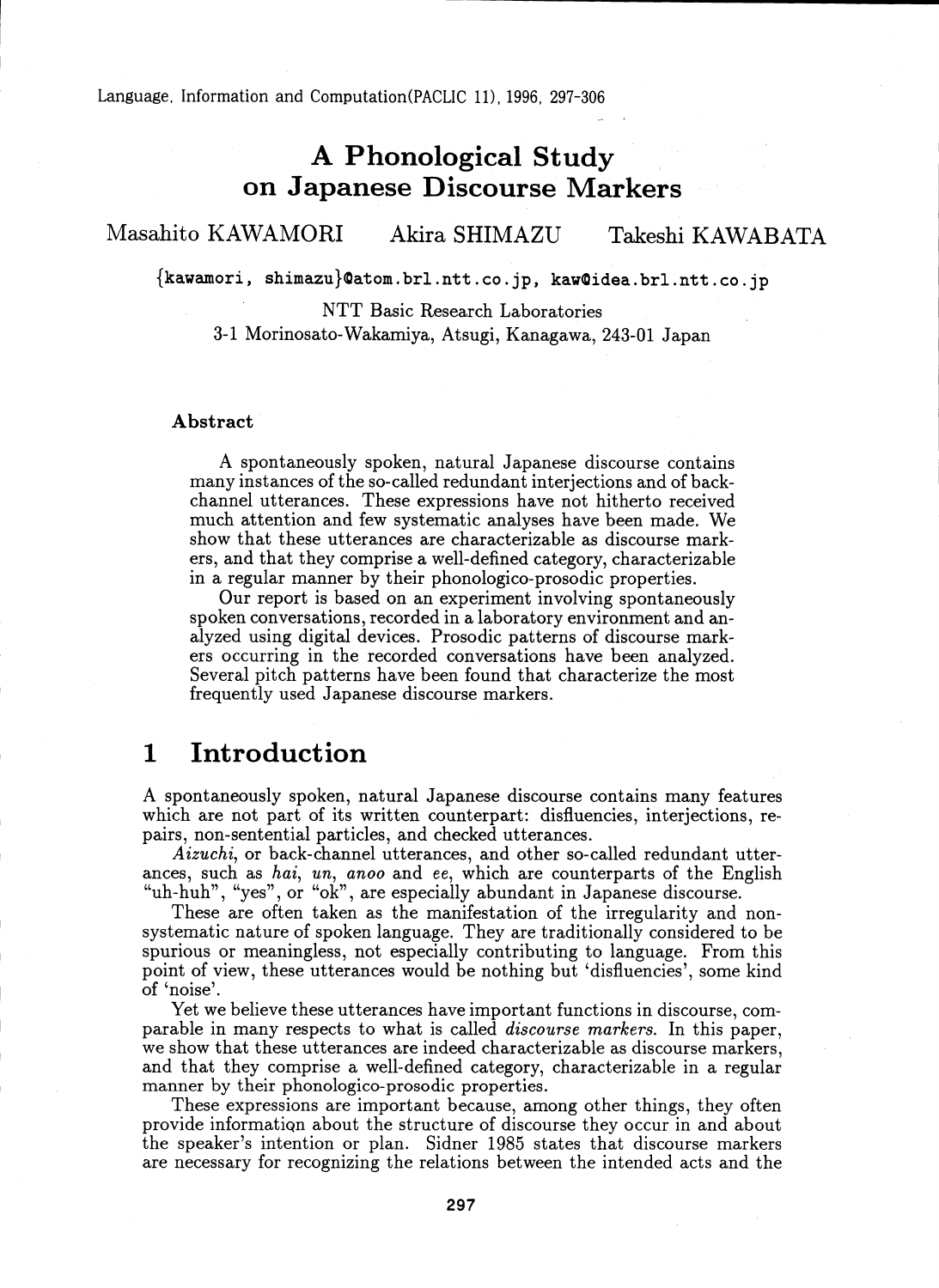overall plans of the speaker. A number of researchers have noticed the relation between discourse structure and intonational, or prosodic, characteristics. Grosz and Hirschberg 1992, using an independently motivated theory of discourse model, show that there are significant associations between intonational features and discourse structure. Similarly, Nakajima and Allen 1992 discuss the correlation between prosodic information and the topic structure of discourse. One of the first works to discuss the relation between discourse markers and prosody, in the context of discourse structure, is Hirschberg and Litman 1987. Based on a study of "now" in natural recorded discourse, Hirschberg and Litman propose that, in speech, intonational characteristics play a crucial role in distinguishing between cue and non-cue uses, helping to disambiguate the structure of a discourse.

We are interested in these Japanese discourse markers for various reasons. First of all, in order to understand and explain the language in actual use, one cannot avoid treating these phenomena. Secondly, they may have particular functions, not required in written language but specifically called for in its spoken counterpart. There are also fair indications that these expressions play crucial roles in determining discourse structures, especially with respect to units of surface discourse as well as of speech acts and planning (Kawamori *et al.* 1994). Elucidating such roles can not only clarify syntactically relevant features of discourse but may shed light on intended meaning and other issues concerning pragmatics (Takubo 1994).

In addition to these theoretical interests, clarifying these phenomena may serve more practical purposes. For example, constructing a truly friendly human-machine interface would most likely require a systematic knowledge of these features. Conversely, the inability to handle these utterances would limit the capacity of an expert system (Pollack *et al.* 1982), (Whittaker and Stenton 1988). A system without such an ability may fail to allow the user to participate in the reasoning process by not letting her think while the system is giving answers or questions, or to give the exact answer the user wants by not noticing her hesitation or surprise.

Attempts at clarifying Japanese discourse markers, however, have not so far been a major enterprise. Even their status as discourse markers itself has not been widely accepted, nor is there a general agreement as to what constitute the category. Moreover, much of what little effort made has been exerted to the acoustic aspects of these expressions, (Kobayashi *et al.* 1993), and the qualitative aspects of these Japanese discourse markers have not hitherto received much attention. But phonological study is essential in clarifying the exact phonologico-prosodic nature of these expressions.

We investigate this aspect of Japanese discourse markers, looking specifically into their intonational patterns. We analyze the intonational features of discourse markers in naturally occurring utterances of Japanese. The assessment of our analysis and characterization is made using empirical data.

The paper is organized as follows. The first section introduces the Japanese tone features represented in terms of a Japanese variant of Tobi system. In the second section, we give a general introduction to Japanese discourse markers. There we discuss the phonological characteristics of responsives and fillers, our main concern in this paper. The third section describes the nature of the experiment we conducted, and the results we obtained.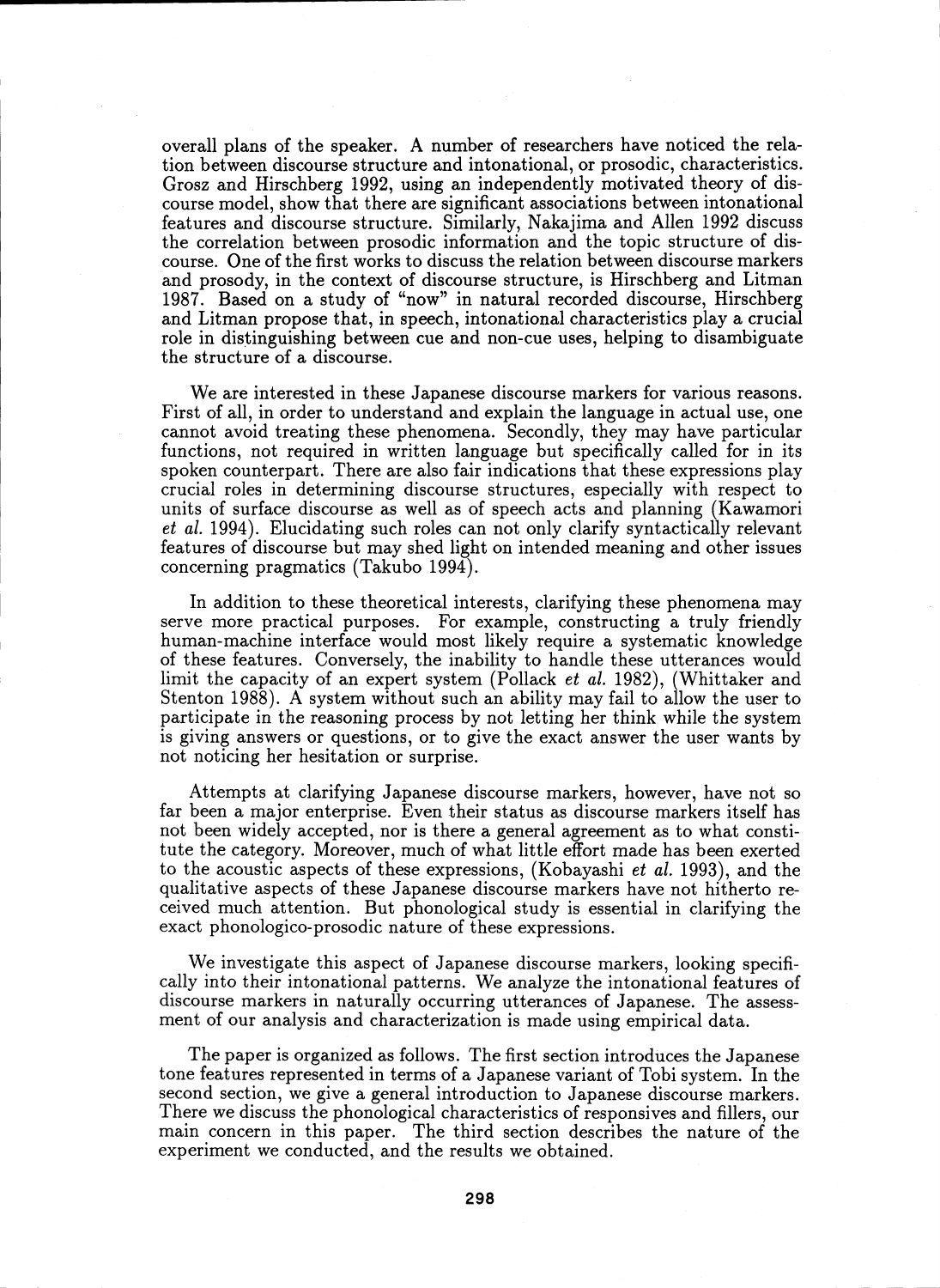## 2 Japanese Tone Features

We use as a framework for describing prosodic features of Japanese a system of notation essentially the same, with some modifications, as what is used by Pierrehumbert and Hirschberg 1990.

In this system, intonational contours are described as sequences of low and high tones in the fundamental frequency  $(f_0)$  contour, viewed as the physical correlate of pitch. This manner of description is basically the same as what has been widely practiced in representing lexical accent patterns of Japanese (Sugito 1994). Thus our description of the Japanese prosody is essentially based on the two tone features, H and L, which correspond to a higher tone and a lower tone, respectively.

Although different in some respects from each other, English and Japanese share certain prosodic features (Beckman and Hirschberg 1986). A prominent example is the tone that indicates a major break between phrases. Such a tone is represented in our notation as L%. Another example of a case in which Japanese prosody is like that of English is probably the tone that indicates a request for information. This pattern of intonation is represented as H%. In addition to these two boundary tone symbols, we introduce two new tone symbols: H& and L&. These symbols represent tones that are 'intermediate' in the sense that H& is not quite as high as H% and L& not as low as L%.

In addition to the above features, the length of a vowel is also to be considered. In Japanese, the long vowel and its short counterpart are phonemically distinct so that a word with a short vowel is distinguished lexically from a corresponding word with a long vowel, as can be seen from *obasan* (aunt) and *obaasan* (grand mother).

Hence we add the following four features concerning the lengths of vowels in our inventory:

- H+H (for a lengthened vowel at higher pitch),
- L+L (for a lengthened vowel at lower pitch),
- $\bullet$  H<sup>-</sup> (for a short vowel with an abrupt stop at higher pitch),
- L<sup>-</sup> (for a short vowel with an abrupt stop at lower pitch).

Notice that  $+$  and  $-$  are used in a different manner from the way they are meant by Pierrehumbert and Hirschberg 1990. With such an inventory of symbols for representation, we may describe the prosodic characteristics of Japanese discourse markers.

### 3 Japanese Discourse Markers

In this section, we give a general introduction to Japanese discourse markers.

As was mentioned in the introduction, what are often called redundant, interjectory utterances, such as *aizuchi,* or back-channels, and hesitations are here regarded as part of the category of expressions generally called *discourse markers.*

Schiffrin 1987 gives the operational definition of discourse markers as "sequentially dependent elements which bracket units of talk", units that include such entities as sentences, propositions, speech acts, and tone units, the exact nature of which she deliberately leaves vague. She also suggests that,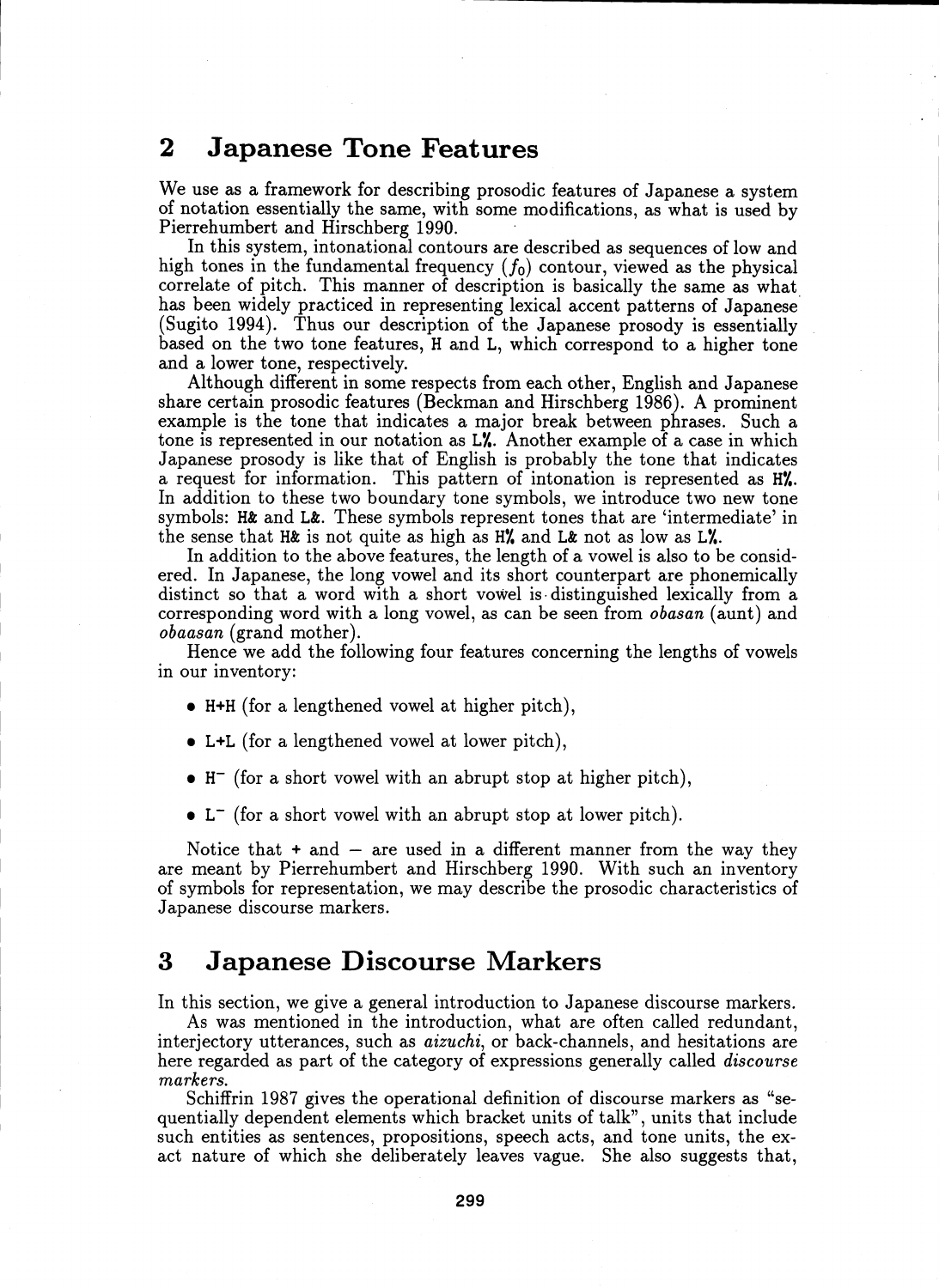conversely, discourse markers themselves may define "some yet undiscovered units of talk".

There are other terms used for the expressions denoted by Schiffrin's discourse markers. A *cue phrase* is one of the most recent, and probably the most frequently used, ones. Other terms include 'clue word' and 'discourse particles'. They seem to refer to roughly the same set of linguistic expressions (in English). According to Hirschberg and Litman 1987, "cue phrases are linguistic expressions — such as *okay, but, now,* anyway, *by the way, in* any *case, that reminds me —* which may, instead of making a 'semantic' contribution to an utterance (i.e., affecting its truth conditions), be used to convey explicit information about the structure of a discourse."

As is clear from the above definitions, discourse markers, or cue phrases, are expressions that are used to convey explicit information about the structure of a discourse. Notice that Schiffrin's idea of discourse markers is more general than Hirschberg's and Litman's of cue phrases, in that the former is not necessarily limited to phrases or words and that units of talk are not directly related to explicit information about the structure of a discourse. Because the expressions in which we are interested in this paper are not phrases, we refer to them as discourse markers.

Unlike their English counterparts, Japanese discourse markers are mostly non-lexical; they are not generally regarded as comprising a well-defined category. For example, in English, such words as "well" and "now" not only function as discourse markers, but also have inherent status as full-fledged lexical items in dictionary. They are easily recognized as 'words'. Their likely Japanese counterparts, *eeto* and *hai,* on the other hand, usually have no other functions than as discourse markers.

This fact may explain why there exists little consensus among researchers as to which 'words' constitute Japanese discourse markers. They are conventionally grouped into interjections, that wastebasket category. The traditional view on these expressions is succinctly summarized in the words of Martin 1975, who says that "these elements stand outside the domain of the wellformed sentence itself."

Another consequence of this fact is that the disambiguation between lexical and non-lexical uses, or that between non-cue and cue usages, of words used as discourse markers does not constitute a particularly urgent problem in Japanese. On the other hand, the question of distinguishing among the different functions born by discourse markers becomes important.

### 3.1 Types of Japanese Discourse Markers

Although there is no received categorization, Japanese discourse markers can be roughly grouped into four categories: fillers, responsives, sentence final particles, and conjunctives and other adverbial expressions. The so-called redundant expressions and interjections belong to the first two categories, while the remaining categories comprise full-fledged lexical items. Sentence final particles are words like *yo* and ne that are usually attached to the end of a sentence to express speaker's attitudes (Kawamori 1991). Conjunctives are expressions like *ja* (then), *sorekara* (and then), and *toiuka* (but rather), which are mostly derived from conjunctions and conjunctive particles, that are used to express various relations between sentences.

As our main focus in the present work is on the so-called redundant expressions and interjections, analyses of conjunctive discourse markers and sentence final particles are deferred to elsewhere since their treatment calls for more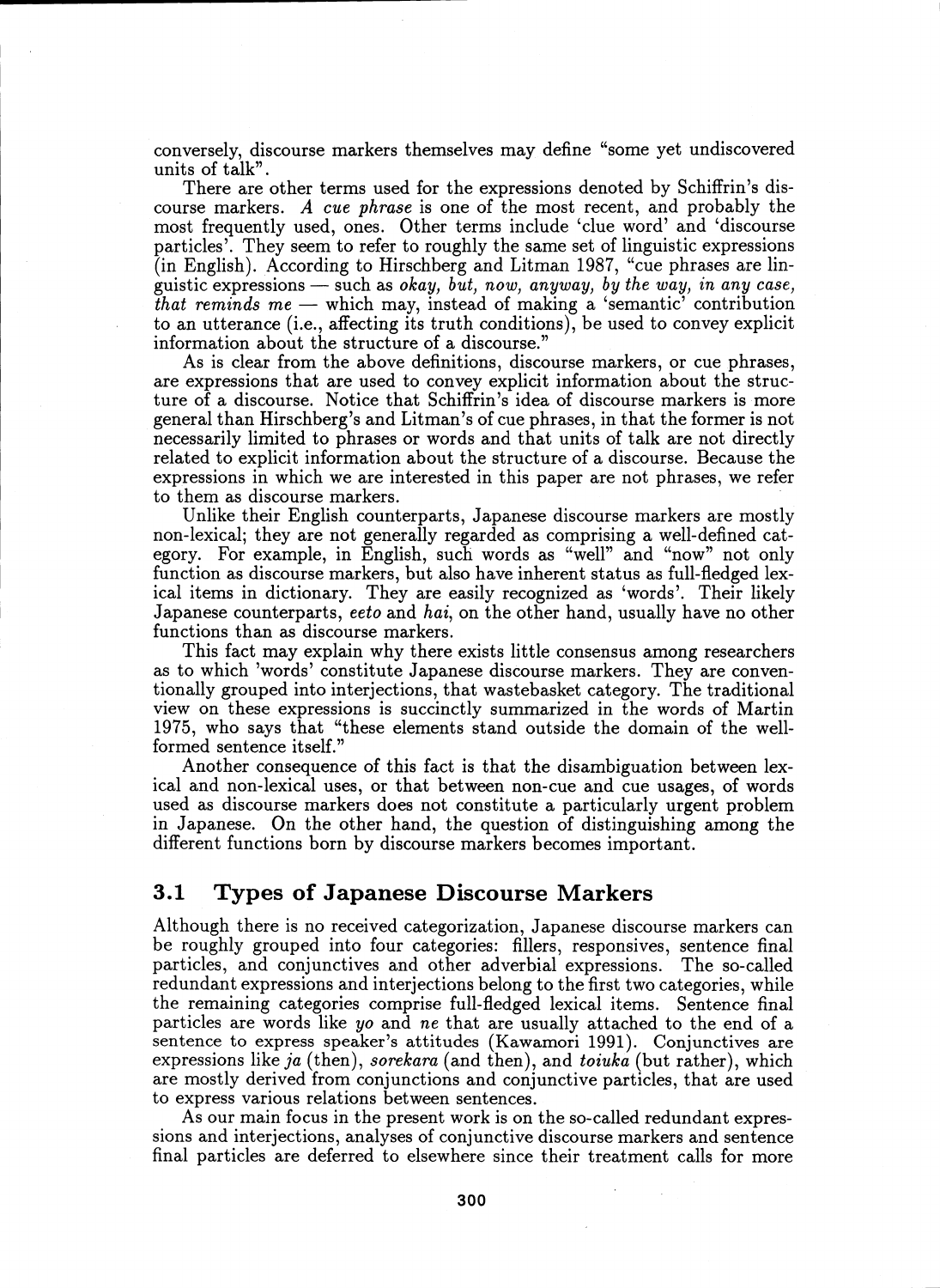|                |          | <b>Formal Situation</b>   Informal Situation |
|----------------|----------|----------------------------------------------|
| hai            | $95.7\%$ | 15.0%                                        |
| $\imath\imath$ |          | 84.6%                                        |
| ee             | 4.3 %    | 0.4%                                         |
| $_{\rm total}$ | .        | 100 %                                        |

Table 1: Distribution of Responsive Markers

thorough and elaborate research of its own. In the following we look at responsives and fillers a little more closely.

#### $3.1.1$ **Responsive Discourse Markers**

**Responsives** are what Kawamori *et al.* 1994 call *interiectory responses* and roughly correspond to what in Japanese are traditionally referred to as *aizuchi*, or back-channel utterances in English. These expressions are rather limited in their realization: there are only a few expressions belonging to this class in the Standard Japanese. Their forms seem to be restricted to expressions with two morae.

An example of a responsive discourse marker is hai, one of the most frequently used words in spoken Japanese as well as one of the most complex and difficult to analyze. If used in response to a question, hai means a simple "yes", while if it is in reply to a request, it means an accepting "OK". When used by itself, at the beginning of a sentence, it usually means, "now" or "well". In addition to all these functions, it also has its most common use as an expression of acknowledgment, as does "uh-huh" in English.

In our corpora, the distribution of hai, un, and ee is as in Table 1. Here the formal situation means a situation in which the participants in the conversation are not acquainted with each other, while *informal situation* means one in which the participants are acquainted with each other to some extent. The data are taken from a body of conversations we collected. The formal ones altogether comprise 1713 seconds, involving 10 people. One participant in the conversation was instructed to tell the other participant the route to a place to which the latter was to go, which the former was not told until the conversation started. The informal ones altogether comprise 788 seconds, involving again 10 people. The task was essentially the same as that of the formal ones. It should also be noted that there appeared no other responsives in the corpora. As can be seen from the table, hai is by far the most common in a rather formal conversation, while it can also be used in an informal situation. On the other hand, un is the most common in an informal situation. The fact that there are no other responsives frequently encountered in usual conversation justifies our especial emphasis on these responsive markers.

Our observation shows that a responsive discourse marker typically has the following intonational features:

- it seldom has L at the beginning;
- it generally ends with a short HL%.

These features are exemplified by the three responsives, hai, un, and ee, in Figures  $1<sup>1</sup>$ .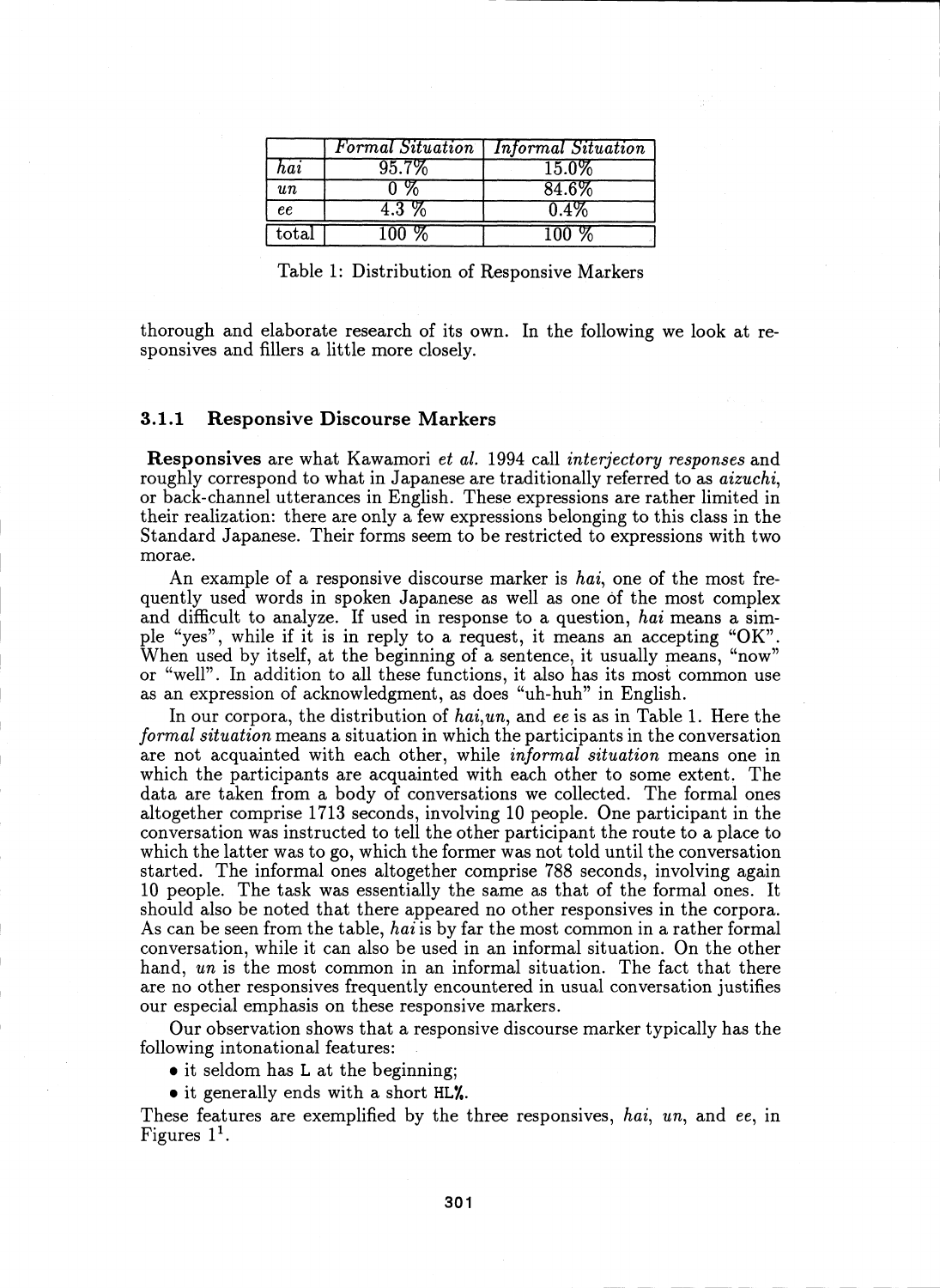



#### **Fillers**  $3.1.2$

Fillers are those expressions which have ordinarily been taken as rather 'meaningless' or 'unimportant'. They are usually characterizable as consisting of one or two vowels, with or without consonants. Their syllable compositions are generally very simple. The expressions of this class have functions, and forms, rather similar to the fillers in English, like mm and ah. Typical examples of fillers are anoo and eeto.

A filler typically has the following intonational features<sup>2</sup>

- it may sometimes have a slight L tone at the beginning;
- it is generally followed by a flat long H+H or L+L

 $\bullet$  it usually has no sharp drop L% at the end, but ends with H or H&.

These features are exemplified by the two fillers, eeH+H and anoo, in Figures 2.



Figures 2:

Whether these intonational features correctly characterize these types of discourse markers is not self-evident, as this is an empirical question. On the other hand, if these features do characterize the above three types of discourse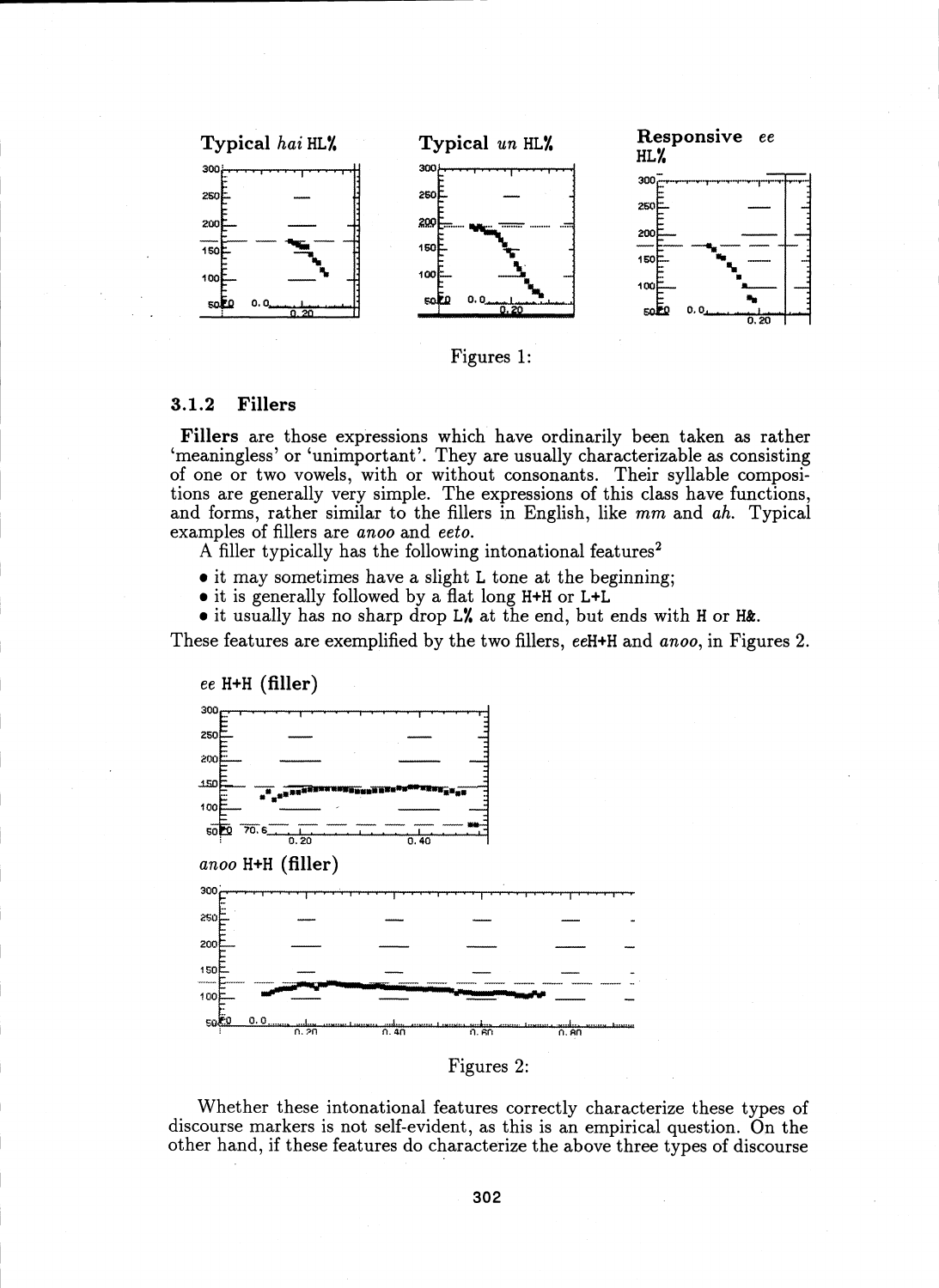markers, then it is likely that intonational patterns of discourse markers are not arbitrary or idiosyncratic, dependent on each individual marker, but rather systematically categorizable according to a general categorization of discourse markers, such as the above.

We conjecture that these features somehow demarcate the three types of Japanese discourse markers and that these discourse markers are more systematically recognizable than was previously thought possible.

### 4 Experiment

In order to discern the characteristic features of the discourse markers in question, we have analyzed empirical data, taken from actually recorded, spontaneous discourses.

The subjects were instructed to do certain tasks, but were not instructed as to what expressions to use or as to how they speak. We analyzed six conversations, the total recording time of which is approximately  $1200$  seconds<sup>3</sup>. The recordings were done in two-track mode so that the utterances of one speaker can be clearly distinguished from those of the other.

We used a digital signal processor to extract waveforms of the utterances of a discourse marker. We collected each token utterance, calculated its  $f_0$  pattern (Secrest and Doddington 1983), and labeled them with the pitch pattern.

Analysis was made by observing the pitch pattern of the token utterance of a discourse marker. We paid particular attention to the pitch pattern of the token, as well as to what function each utterance of a token conveyed.

There were 308 token utterances of the form *hai.* Of these 292 had the form HL%, as predicted. This is approximately 95 percent of the cases. There are 16 instances in which *hai* did not have HL<sup>'</sup>, pattern. Of these, 8 were either immediately following or immediately followed by some other utterances, including two instances of *hai hai.*

Single utterances of *hai* that do not have HL% pattern comprise less than 3 percent. These had the pattern HL+L& or HL+L with the lengthening of the last vowel.

There were 60 token utterances of un, which may be considered an informal counterpart of *hai.* Of these, 49, or approximately 82 percent, were of the pitch pattern HL%.

These two cases show that our characterization of these two discourse markers is probable.

A possibly more interesting, and perhaps more challenging, case is that of *ee,* for *ee* is both a filler and a responsive. Our result shows that there were 96 occurences of the token form *ee,* of which 76, or about 80 percent, were of  $(L)$ H+H pattern. The HL<sup> $\chi$ </sup> pattern comprised fewer than 10 percent of the total 96, while other patterns counted 11, or slightly more than 10 percent. As it stands, this result does not refute our characterization, but it only shows that *ee* may be used more often as a filler than as a responsive.

The results are succinctly summarized in Table 2.

Our results suggest some interesting facts. First of all, they show that our characterization of the responsives is quite effective and grasps some, if not many, prosodic characteristics inherent in such discourse markers. As with *hai,* our characterization can be said to be correct for more than 90 percent. This shows that *hai,* as a responsive, has a rather stable character, and might suggest that such a stable character could be put to some practical purposes. This latter awaits still a future research to be made more concrete.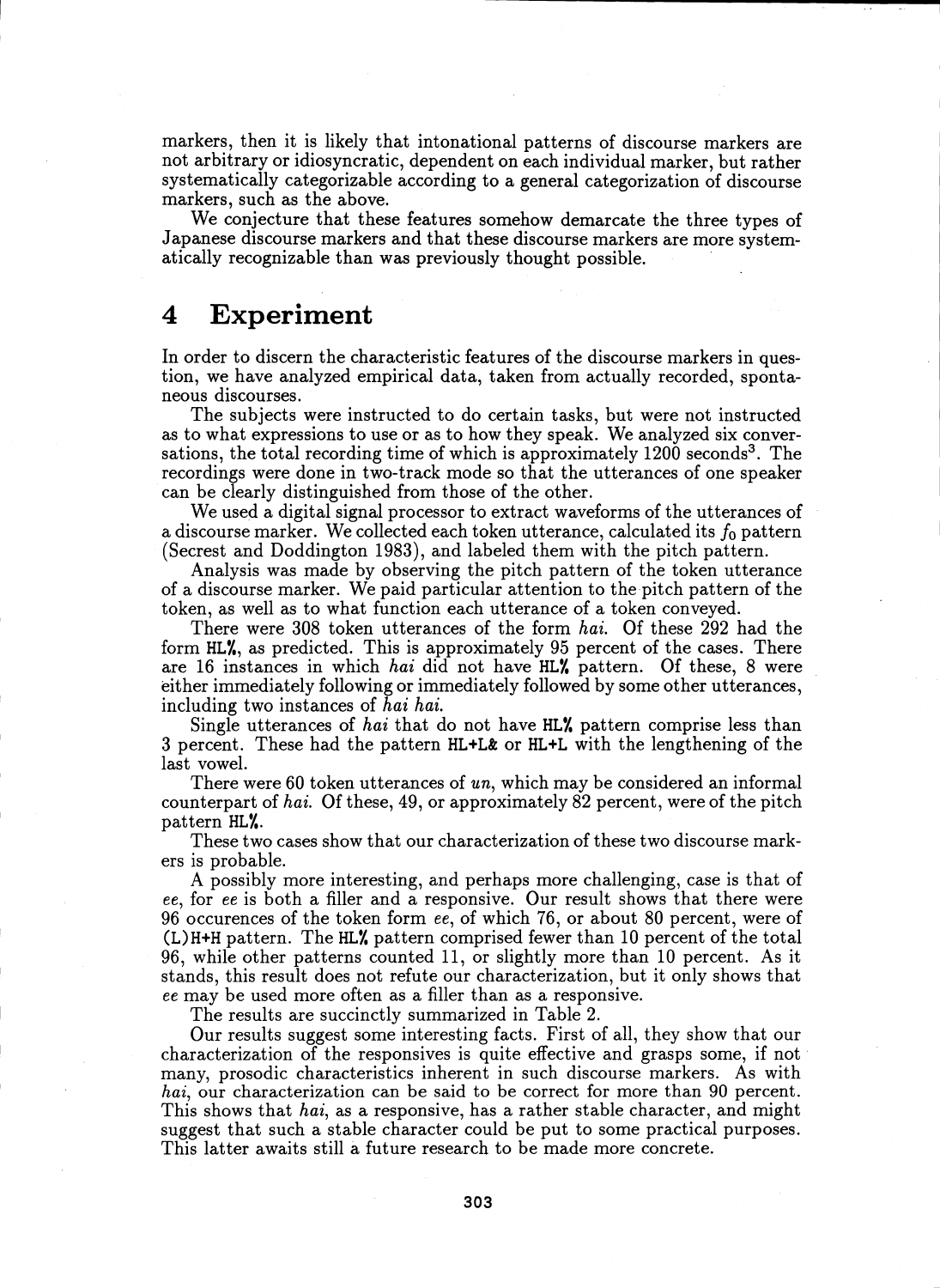| pattern    | others | ' total |
|------------|--------|---------|
| number     |        |         |
| percentage |        |         |

| Table 2a for hai |  |  |
|------------------|--|--|
|                  |  |  |

| Table 2b for un |  |  |
|-----------------|--|--|
|-----------------|--|--|

| pattern    | others | t.ot.a.l |
|------------|--------|----------|
| number     |        |          |
| percentage |        |          |

|  |  | Table 2c for ee |  |
|--|--|-----------------|--|
|  |  |                 |  |

| pattern    | L.) H+H - | l others' | total: |
|------------|-----------|-----------|--------|
| number     |           |           |        |
| percentage |           |           |        |

Table 2: Summary of the Results

Another thing to be noted is that *ee* is more often used as a filler than as a responsive. This may have something to do with style; *ee* used as a responsive does seem to be somewhat restricted in its possible contexts of usage, and it may be taken as more 'affected' than *hai,* which is more neutral. The exact nature and origin of the relatively infrequent use of *ee* as a responsive aside, it is certainly clear that a discourse marker like *ee* poses a greater challenge to natural language understanding, with the ambiguity, or possibly even indeterminacy, of the correlation between its various forms, including prosody, and functions.

A more important thing to be noted may be that the results of our analysis suggest that the intonational characteristics of these markers are categorydependent; markers of the same category share similar intonational patterns, and, conversely, a set of specific intonational features defines, so to speak, a type of discourse markers. Within the confine of what is reported in this abstract, it is quite clear that responsive discourse markers share strikingly similar intonational features while they have distinct features from what are shared by fillers.

## 5 Concluding Remarks

We have discussed the intonational characteristics of some of the Japanese discourse markers.

Our analysis has suggested that the intonational characteristics of these markers are category-dependent, in that markers of a category share similar intonational patterns. The existence of natural phonological demarcations among the discourse markers suggests a systematic categorization of these expressions, a taxonomy of discourse markers that may enable us to systematize the seemingly chaotic, ad-hoc way these expressions are currently treated.

On the other hand, the presumed categoricity does not seem to be so finegrained as to provide clear-cut phonological telltales distinguishing among the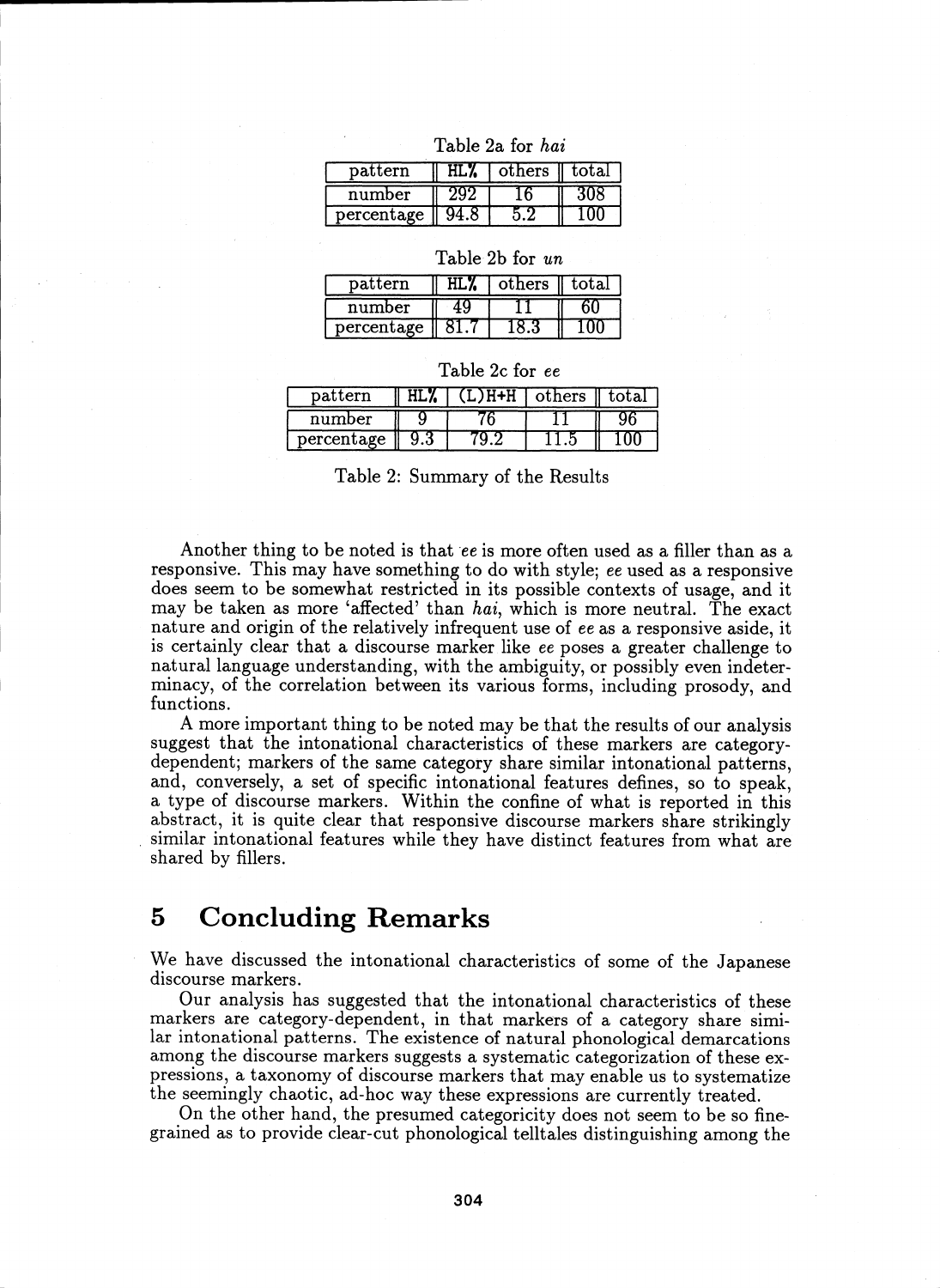"functional meanings" of a member of one category: the different functional meanings of *hai,* for example, does not seem to be disambiguated solely by the differences in pitch patterns. Such finer-grained distinctions could only be made with a help of context; one has to take into account what type of expression or speech act precedes the discourse marker, and in what position of a phrase the marker occurs (Kawamori *et al.* 1994).

## Notes

<sup>1</sup>The vertical lines in those figures represent  $f_0$  in Hz. The horizontal lines represent time in second.

<sup>2</sup>In fact, there is another type of fillers in Japanese. These fillers are shorter than ordinary fillers discussed above, and often amount to no more than a catch of voice. Examples are a and *e.* The phonological characteristics of this type of fillers seem to be somewhat similar to those of responsives, but the exact clarification is rather difficult because these expressions are uttered in extremely short duration, usually less than 100 milliseconds, making it almost impossible to detect them as voiced sounds.

 $3$ These conversations are from a different set of conversations than the ones already mentioned above.

### References

- BECKMAN, MARY, and JULIA HIRSCHBERG. 1986. Japanese prosodic phrasing and intonation synthesis. In *the Proceedings of the 24th Annual Meeting of the Association for Computational Linguistics,* 173-180.
- GROSZ, BARBARA, and JULIA HIRSCHBERG. 1992. Some intonational characteristics of discourse structure. In *theProceedings of the 2nd International Conference on Spoken Language Processing,* 429-432.
- HIRSCHBERG, JULIA, and DIANE LITMAN. 1987. Now let's talk about *now:* identifying cue phrases intonationally. In *the Proceedings of the 25th Annual Meeting of the Association for Computational Linguistics,* 163-171.
- KAWAMORI, MASAHITO. 1991. Japanese sentence final particles and epistemic modality. *The Technical Report of the Institute of Electronics, Information and Communication Engineers* NLC 91-12,- 41-48.
- , AKIRA SHIMAZU, and KIYOSHI KOGURE. 1994. Roles of interjectory responses in spoken discourse. In *theProceedings of the 3rd International Conference on Spoken Language Processing.*
- KOBAYASHI, S, M. YAMAMOTO, and S. NAKAGAWA. 1993. Accoustic characteristics concerning the occurrences of interjections, repairs etc. *The Technical Report of the Institute of Electronics, Information and Communication Engineers* SLP 93-1-2 7-10.
- MARTIN, SAMUEL. 1975. A *Reference Grammar of Japanese.* New Haven: Yale University Press.
- NAKAJIMA, SHIN'YA, and JAMES ALLEN. 1992. Prosody as a cue for disocurse structure. In *theProceedings of the 2nd International Conference on Spoken Language Processing,* 425-428.